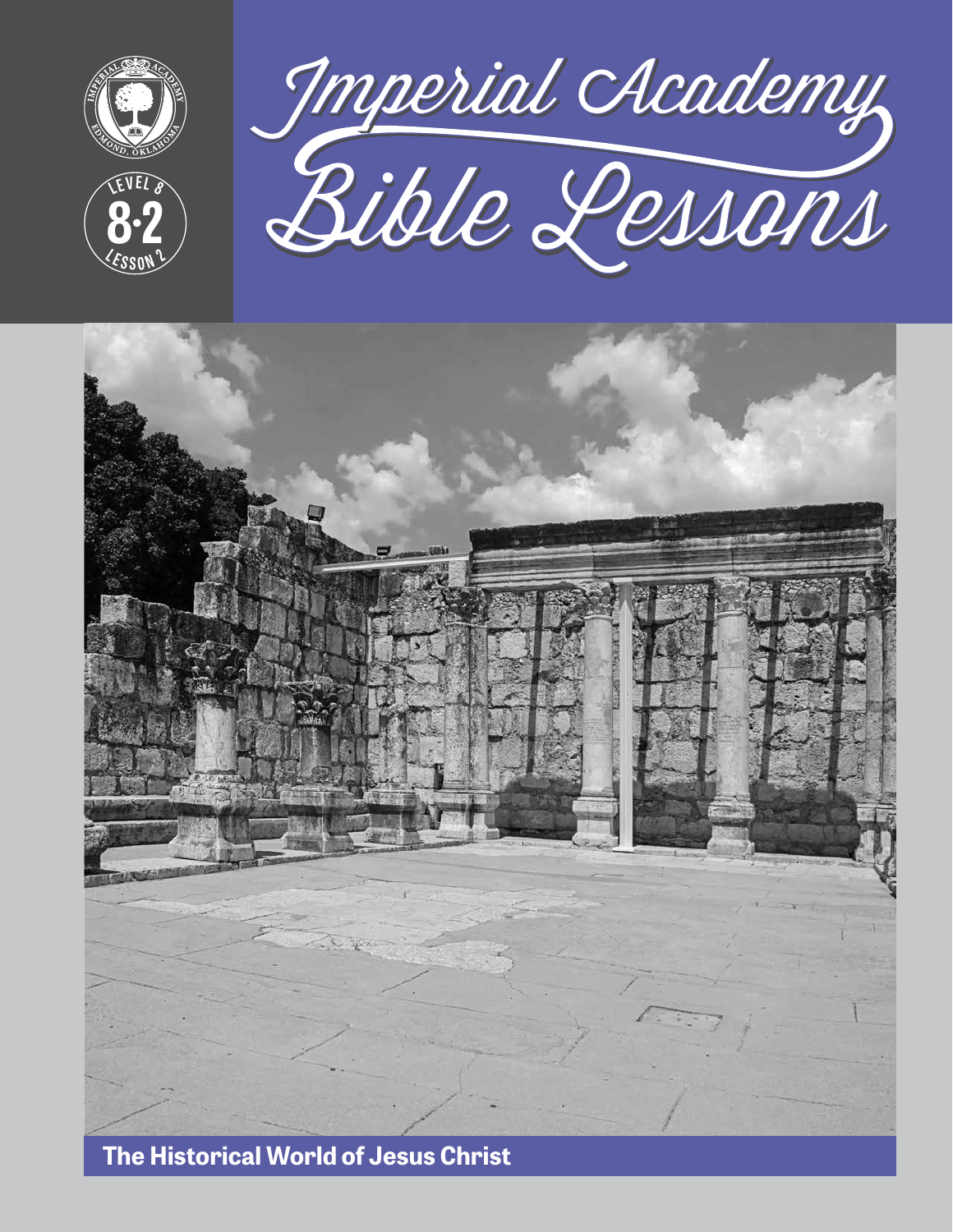# The Historical World of Jesus Christ

**How do you know Jesus Christ really exists?**<br>You never met Him when He was human.<br>Your knowledge of His life comes from written You never met Him when He was human. Your knowledge of His life comes from written records. But not every written record is accurate. Sometimes writers change facts to fit their own ideas. Before you can study the life of Jesus, you need a trustworthy source of information.

In this lesson, you will learn where to find trustworthy history about the life of Jesus Christ. You will need your Bible and a pencil for your study. Look up each scripture as you study so that you prove for yourself these incredible truths about Jesus Christ!

#### HOLY BIBLE

The primary source of information about the life of Jesus Christ is the Holy Bible. This is the one and only totally reliable source of information on His existence.

|      | To see why, fill in the blanks using 2 Timothy 3:16:                                                                                                                                                                                                                                                                                                                                                                              |       |
|------|-----------------------------------------------------------------------------------------------------------------------------------------------------------------------------------------------------------------------------------------------------------------------------------------------------------------------------------------------------------------------------------------------------------------------------------|-------|
| "All | $\frac{1}{\sqrt{1-\frac{1}{\sqrt{1-\frac{1}{\sqrt{1-\frac{1}{\sqrt{1-\frac{1}{\sqrt{1-\frac{1}{\sqrt{1-\frac{1}{\sqrt{1-\frac{1}{\sqrt{1-\frac{1}{\sqrt{1-\frac{1}{\sqrt{1-\frac{1}{\sqrt{1-\frac{1}{\sqrt{1-\frac{1}{\sqrt{1-\frac{1}{\sqrt{1-\frac{1}{\sqrt{1-\frac{1}{\sqrt{1-\frac{1}{\sqrt{1-\frac{1}{\sqrt{1-\frac{1}{\sqrt{1-\frac{1}{\sqrt{1-\frac{1}{\sqrt{1-\frac{1}{\sqrt{1-\frac{1}{\sqrt{1-\frac{1}{\sqrt{1-\frac{1$ |       |
|      | $\Box$ , and is profitable for $\Box$                                                                                                                                                                                                                                                                                                                                                                                             | , for |
|      | $\frac{1}{\sqrt{r}}$ for $\frac{1}{\sqrt{r}}$                                                                                                                                                                                                                                                                                                                                                                                     | for   |
|      | in righteousness."                                                                                                                                                                                                                                                                                                                                                                                                                |       |

This scripture says God inspired every scripture in the Bible. He caused the authors of the Old and New Testaments to write only what He wanted them to write. He guaranteed that they wrote only the truth!

*Turn to John 17:17 and fill in the blanks to see what the Apostle John said about God's Word: "Sanctify them through your truth: your \_\_\_\_\_\_\_\_\_\_ is \_\_\_\_\_\_\_\_\_\_\_.*"

Of course, many skeptics say these verses about the Bible being true are themselves untrue. Even skeptics, however, should be able to prove that the Bible is the true Word of God. The Bible is full of many specific prophecies about people, nations and events. Every time the Bible has predicted the rise or fall of a nation or empire, it has happened!

An ancient record like the Bible could only predict modern-day events if it is truly the Word of God. (Study this subject more deeply by requesting your personal copy of *The Proof of the Bible* by Herbert W. Armstrong.)

The Bible supplies the foundation of all knowledge human beings need to know. It does not contain all knowledge, but it contains all the necessary knowledge that humans cannot obtain for themselves unless God gives it to them. It provides the right foundation on which to build other knowledge. The Bible reveals God's awesome plan for mankind. Since this plan required the Word to come to Earth as a mortal human who could die for the sins of all mankind, the Bible reveals everything humanity needs to know about the life of Jesus Christ!

#### SECULAR HISTORY

Even though the Holy Bible is the only infallible source of information about the life of Jesus Christ, nonbiblical historians have also recorded that Jesus Christ really did once walk the Earth as a human being.

Titus Flavius Josephus was a Jewish historian born in Jerusalem only a few years after Jesus was crucified. In his book *Antiquities of the Jews,* he wrote: "Now there was about this time Jesus, a wise man … for he was a doer of wonderful works, a teacher of such men as receive the truth with pleasure. He drew over to him both many of the Jews, and many of the Gentiles" (Book xvIII, Chapter III, Section 3).

Josephus was not a Christian. He was not trying to convince people to follow Jesus by writing this passage. He was merely trying to write an objective account of the history of the Roman province of Judea. Many other Roman historians of that time, such as Tacitus, Suetonius and Pliny the Younger, also record the existence of Jesus Christ.

While none of these men believed Jesus Christ was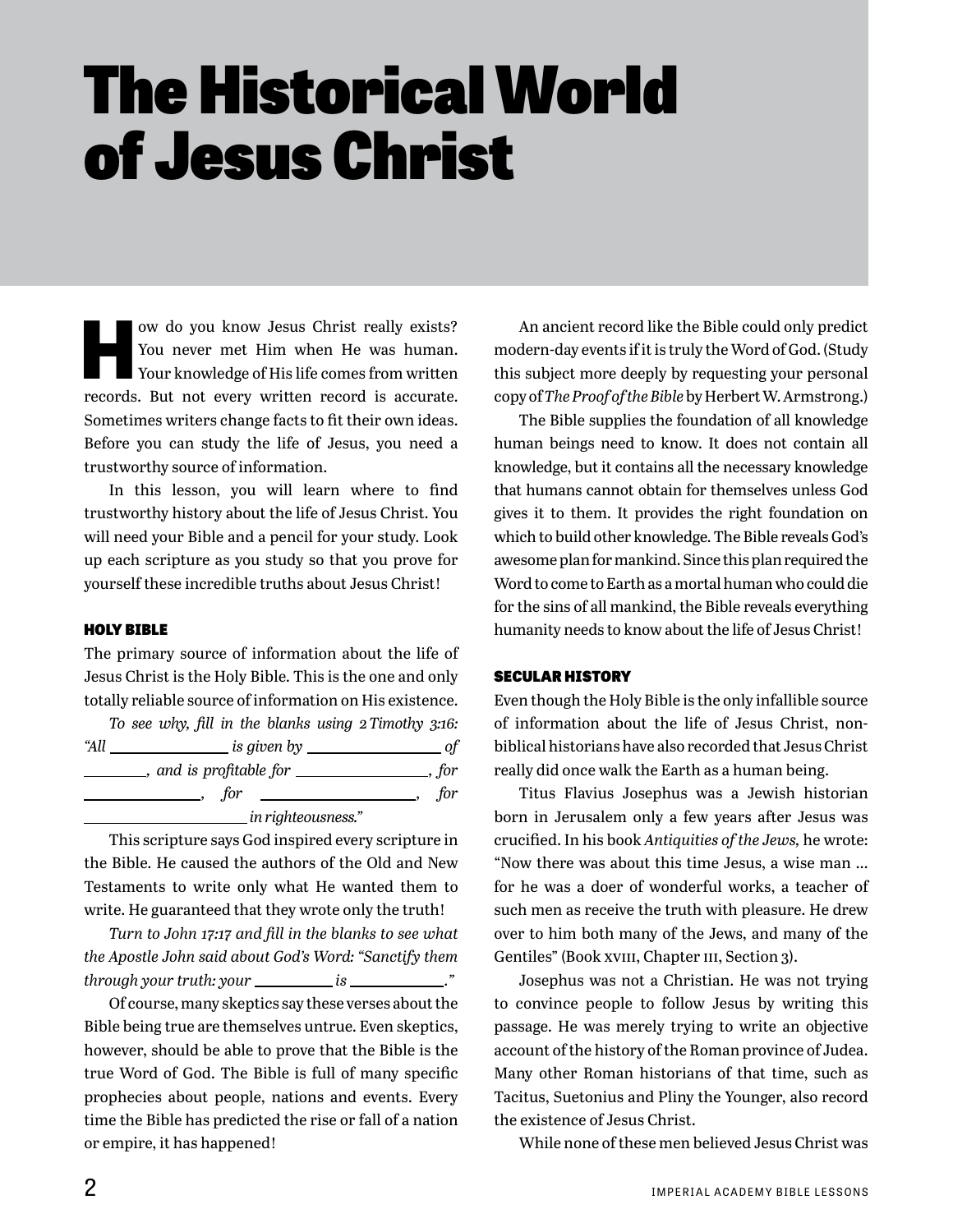the **Messiah** of the Bible or the Son of God, all of them knew that a man named Jesus existed as a great Jewish teacher who was crucified for preaching a message about a coming Kingdom of God.

#### PROMISED MESSIAH

The Old Testament, from Genesis onward, is full of scriptures that foretell the coming of the Messiah. Despite the fact that Jesus fulfilled every single one of these prophecies, however, most people of His day did not believe He was the Christ.

Even most people today don't believe, so how can you be sure Christ was the Messiah and not just a wise teacher?

*Fill in the blanks from Matthew 11:2-6 to see Jesus's own reply to someone who asked if He was the Messiah:*  **"***Now when John [the Baptist] had heard in the prison the* <u>contact of</u> of <u>contact of</u> *ne sent two of his disciples, And said unto him [Jesus], Are you he that should come, or do we look for another? Jesus answered and said unto them, Go and show John again those things which you do*  $\frac{1}{\sqrt{a^2 + 4ac}}$  *and*  $\frac{1}{\sqrt{a^2 + 4ac}}$ *:* The \_\_\_\_\_\_\_\_\_\_\_\_ receive their \_\_\_\_\_\_\_\_\_\_\_, and  $the$   $\frac{1}{\sqrt{1-\frac{1}{2}}}\frac{1}{\sqrt{1-\frac{1}{2}}}\frac{1}{\sqrt{1-\frac{1}{2}}}\frac{1}{\sqrt{1-\frac{1}{2}}}\frac{1}{\sqrt{1-\frac{1}{2}}}\frac{1}{\sqrt{1-\frac{1}{2}}}\frac{1}{\sqrt{1-\frac{1}{2}}}\frac{1}{\sqrt{1-\frac{1}{2}}}\frac{1}{\sqrt{1-\frac{1}{2}}}\frac{1}{\sqrt{1-\frac{1}{2}}}\frac{1}{\sqrt{1-\frac{1}{2}}}\frac{1}{\sqrt{1-\frac{1}{2}}}\frac{1}{\sqrt{1-\frac{1}{2}}}\frac{1}{\sqrt{$ *dimensional manufacture and the <u>contract of the state</u>*  $\frac{1}{2}$ *, and the <i>state of the state of the state*  $\frac{1}{2}$ , *the* \_\_\_\_\_\_\_\_\_\_ are \_\_\_\_\_\_\_\_\_\_\_\_\_\_\_ up, and the *have the <u>secreen preached</u> to them.* 

*And blessed is he, whosoever shall not be offended in me."*

When John the Baptist asked whether Jesus was "he that should come," he was referring to the Messiah. Notice that Jesus did not dogmatically proclaim that He was the Messiah. Instead, He pointed to the fruits of His life and ministry. John knew the Old Testament prophecies about the Messiah, so he could see that Jesus fulfilled these prophecies. You too can know that Christ was and is the Messiah by studying these Old Testament prophecies. The chart at the top of the next page summarizes some of the key Old Testament prophecies that Jesus fulfilled.

#### MEMORY TEST

Circle the letter next to the correct answer.

- 1. The primary source of information about the life of Jesus Christ is
	- a. the Islamic Koran.
	- b. the writings of the Jewish historian

Josephus.

- c. the Holy Bible.
- d. None of the above
- 2. God said in 2 Timothy 3:16 that all scripture is given by inspiration of God, and is profitable for
	- a. doctrine.
	- b. reproof.
	- c. correction.
	- d. instruction in righteousness.
	- e. All of the above
- 3. What did Jesus point to as proof that He was the Messiah?
	- a. His confidence in Himself that He was the Messiah
	- b. His disciples' belief in Him that He was the Messiah
	- c. The fruits of His life and ministry
	- d. None of the above

#### POLITICAL WORLD

At the time of Jesus Christ's birth, most of the civilized world, with the exception of some little-known kingdoms in East Asia, was under the control of the Roman Empire.

This great world-ruling empire was the "**fourth kingdom**" described in the prophecy of Daniel 2. The head of gold on the great statue of Daniel 2 represented the Babylonian Empire; the chest and arms of silver depicted the Persian Empire; the belly and thighs of bronze symbolized the Greco-Macedonian Empire; and the legs of iron represented the Roman Empire. Rome ruled from Britain in the west to Babylon (located in present-day Iraq) in the east.

The Roman Empire was founded only a few decades before Jesus was born. After a century of civil wars and political turmoil, the Roman Republic completely collapsed when Julius Caesar declared himself dictator for life. When Caesar was assassinated by a group of senators, the Roman world again plunged into war. The war ended when Julius Caesar's nephew Gaius Octavian declared himself Caesar Augustus, emperor of Rome, in 27 b.c.

**Caesar Augustus** was the Roman emperor at the time Jesus was born.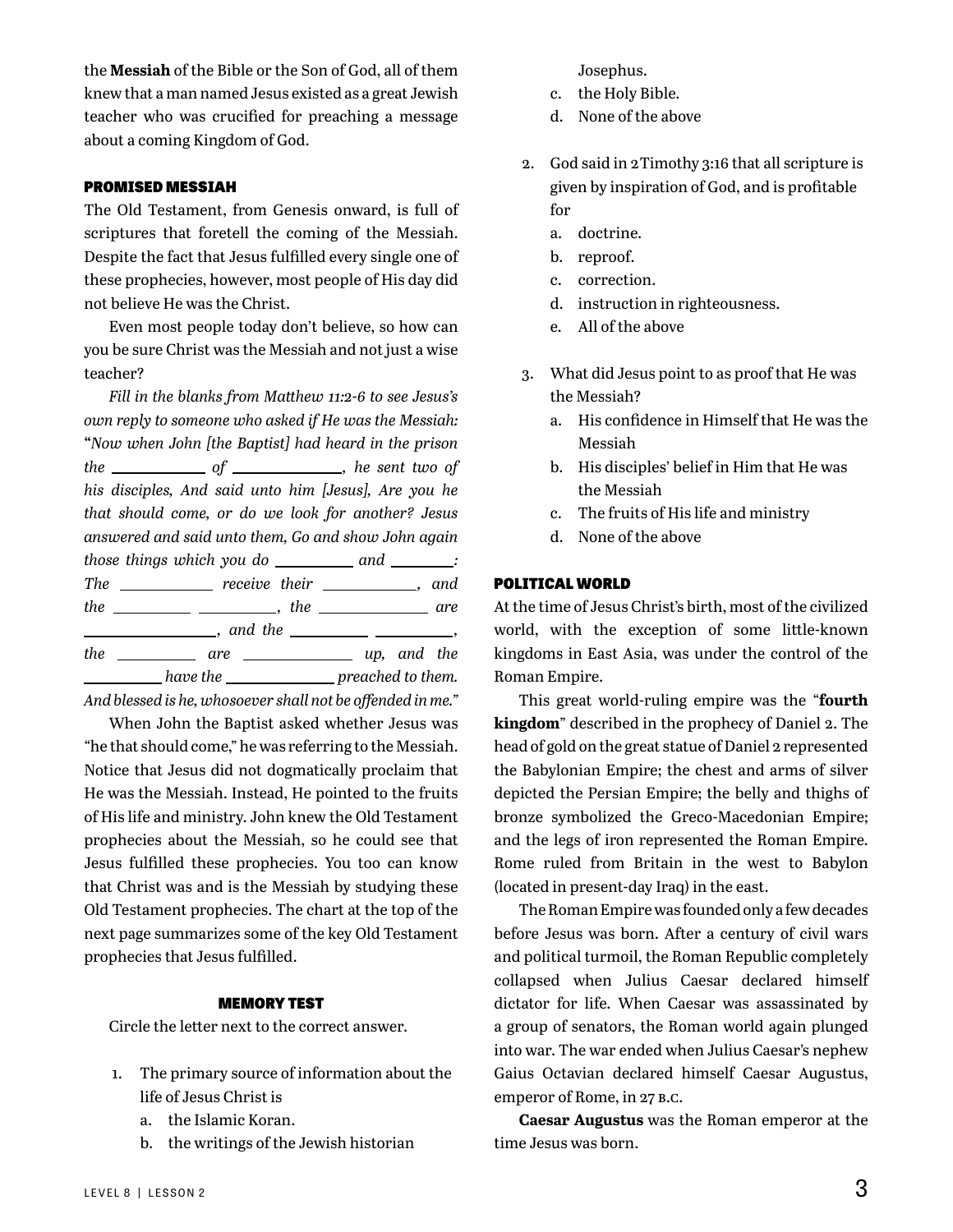### **Old Testament Prophecies Fulfilled by Jesus Christ**

| <b>Prophecies About the Messiah</b>                                            | <b>Old Testament Scripture</b>  | <b>New Testament Fulfillment</b> |
|--------------------------------------------------------------------------------|---------------------------------|----------------------------------|
| The Messiah would be born of a woman.                                          | Genesis 3:15                    | Matthew 1:20<br>Galatians 4:4    |
| The Messiah would be born in Bethlehem.                                        | Micah 5:2                       | Matthew 2:1<br>Luke 2:4-6        |
| The Messiah would be born of a virgin.                                         | Isaiah 7:14                     | Matthew 1:22-23<br>Luke 1:26-31  |
| The Messiah would come from the tribe of Judah.                                | Genesis 49:10                   | Luke 3:33<br>Hebrews 7:14        |
| The Messiah would be heir to King David's throne.                              | 2Samuel 7:12-13                 | Luke 1:32-33<br>Romans 1:3       |
| The Messiah would spend a season in Egypt.                                     | Hosea 11:1                      | Matthew 2:14-15                  |
| A massacre of children would happen<br>at the Messiah's birthplace.            | Jeremiah 31:15                  | Matthew 2:16-18                  |
| A messenger would prepare the way for the Messiah.                             | Isaiah $40:3-5$                 | Luke 3:3-6                       |
| The Messiah would be a prophet.                                                | Deuteronomy 18:15               | Acts 3:20-22                     |
| The Messiah would speak in parables.                                           | Psalm 78:2-4<br>Isaiah $6:9-10$ | Matthew 13:10-15, 34-35          |
| The Messiah would preach good news to the<br>humble and heal the brokenhearted | $Isa$ iah $61:1-2$              | Matthew 11:2-6<br>Luke 4:14-21   |
| The Messiah would bring light to Galilee.                                      | Isaiah $9:1-2$                  | Matthew 4:13-16                  |

Augustus began an era called Pax Romana, or "Roman Peace"; no nation was strong enough to wage war on Rome. During this time, Augustus recognized a man called Herod the Great as king of the Jews. The land of Judea was part of the Roman Empire, but Augustus let King Herod rule the Jews so long as he agreed to collect a heavy tax from the people and send the money to Rome.

The Jews were a conquered people at the time Jesus was born. Many Jews wanted to get rid of the Romans and to regain their independence. Some understood from a prophecy in Daniel 9 that it was almost time for the Messiah to come. They hoped the Messiah would free them from the Romans and restore Israel to the greatness it had under King David and King Solomon. They did not understand that the Old Testament prophesied that the Messiah would come twice. The first time, He would preach

a message about the coming Kingdom and then die for the sins of mankind. The second time, He would conquer all nations and reign as King of kings and Lord of lords.

When the Word of God was born as the human being Jesus Christ, it was the first coming of the Messiah.

#### ROMAN RELIGION

At the time of Jesus Christ's birth, knowledge about God's truth and way of life was almost nonexistent.

During the time of the Roman Republic, the Romans worshiped many false gods and goddesses. They worshiped Jupiter as god of the sky, Neptune as god of the sea, Pluto as god of death, Juno as goddess of marriage, Venus as goddess of love, and dozens of other gods and goddesses. They observed special holidays in honor of these false deities, such as Saturnalia, which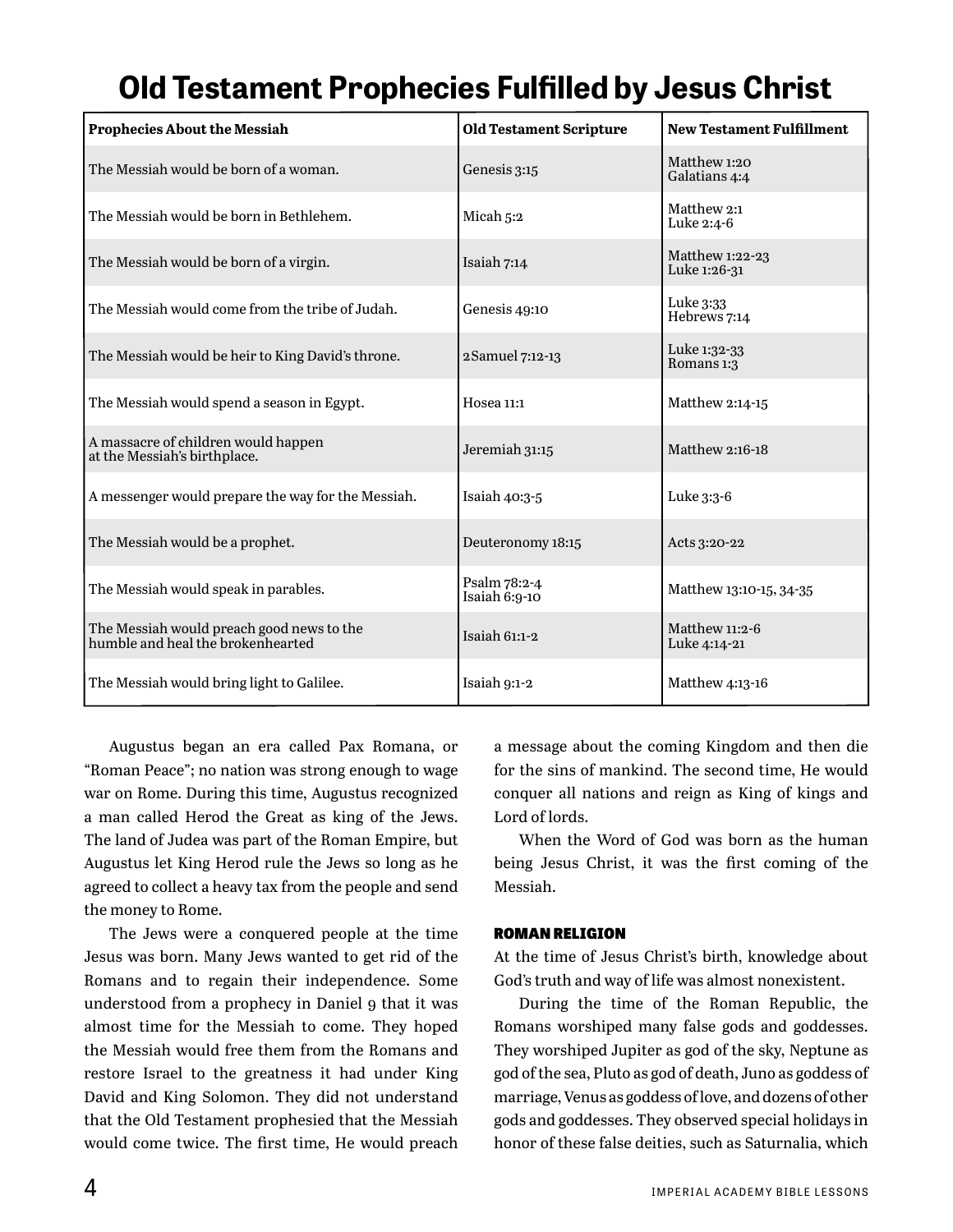later became combined with false Christianity and is now called Christmas.

By the time of Caesar Augustus, the worship of the old pagan gods and goddesses was beginning to decline. Many people started worshiping the Roman emperor himself. Augustus's official title was Imperator Caesar Divi Filius Augustus—meaning Emperor Augustus, son of the divine Julius. Augustus made supporting and obeying the Roman emperor a *religious* duty.

As the Roman Empire expanded, many immigrants from Mesopotamia flooded into Italy. These people brought with them the ancient Babylonian mystery religion founded by Nimrod and Semiramis. Many Romans began to practice this religion as an alternative to emperor worship. The Babylonian mystery religion was characterized by secrecy. It combined elements of Egyptian and Greek paganism to spread a myth about the death and resurrection of the pagan god Serapis, who was a combination of the Egyptian god Osiris and the Greek god Zeus.

Many Romans began to adopt religious **syncretism**, which is the blending of two or more religious belief systems into a new system. By incorporating the religious belief of other cultures into their own, the Romans assimilated foreign cultures into their worldruling empire.

#### JEWISH RELIGION

In Judea, religion was very different from the rest of the Roman Empire.

The Jews knew God had allowed their ancestors to be enslaved by the Babylonians because of their disobedience to God's laws. To prevent something like this from happening again, many of the Jews became very religious. However, some zealous Jews tried to improve on what God had commanded by adding a bunch of unnecessary man-made regulations on top of the eternal, perfect laws of God. The largest and most influential group of religious Jews during Jesus's time was the **Pharisees**.

*Fill in the blanks from Matthew 23:4 to see what Jesus had to say about the Pharisees' extra rules: "For they bind and to be borne, and lay them on men's shoulders; but they* \_\_\_\_\_\_\_\_\_\_\_\_\_\_\_\_\_\_\_\_\_\_ *will not* 

*them with one of their* \_\_\_\_\_\_\_\_\_\_\_\_\_\_\_\_."



Caesar Augustus

The Pharisees should have known that God commands men not to take away from or add to His law.

*To see this command for yourself, read Deuteronomy 4:1-2 and fill in the blanks: "Now therefore hearken, O Israel, unto the* \_\_\_\_\_\_\_\_\_\_\_\_\_\_\_\_\_\_\_ and unto the *, which I [God] teach you, for to do them, that you may live, and go in and possess the land which the Lord God of your fathers gives you. You shall not unto the word which I command you, neither shall you* \_\_\_\_\_\_\_\_\_\_\_\_\_\_\_\_\_\_\_\_\_\_ought from it, that *you may the of the Lord your God which I* \_\_\_\_\_\_\_\_\_\_\_\_\_\_\_\_\_\_\_\_\_\_\_*you.*"

The Pharisees added their own rules, which they thought improved God's law. This meant that the people had to go to them for the interpretation of God's law. They loved their position of power, so their rules became more important to them than actually obeying God.

Another influential group of religious Jews during Jesus's time was the **Sadducees**. They did not observe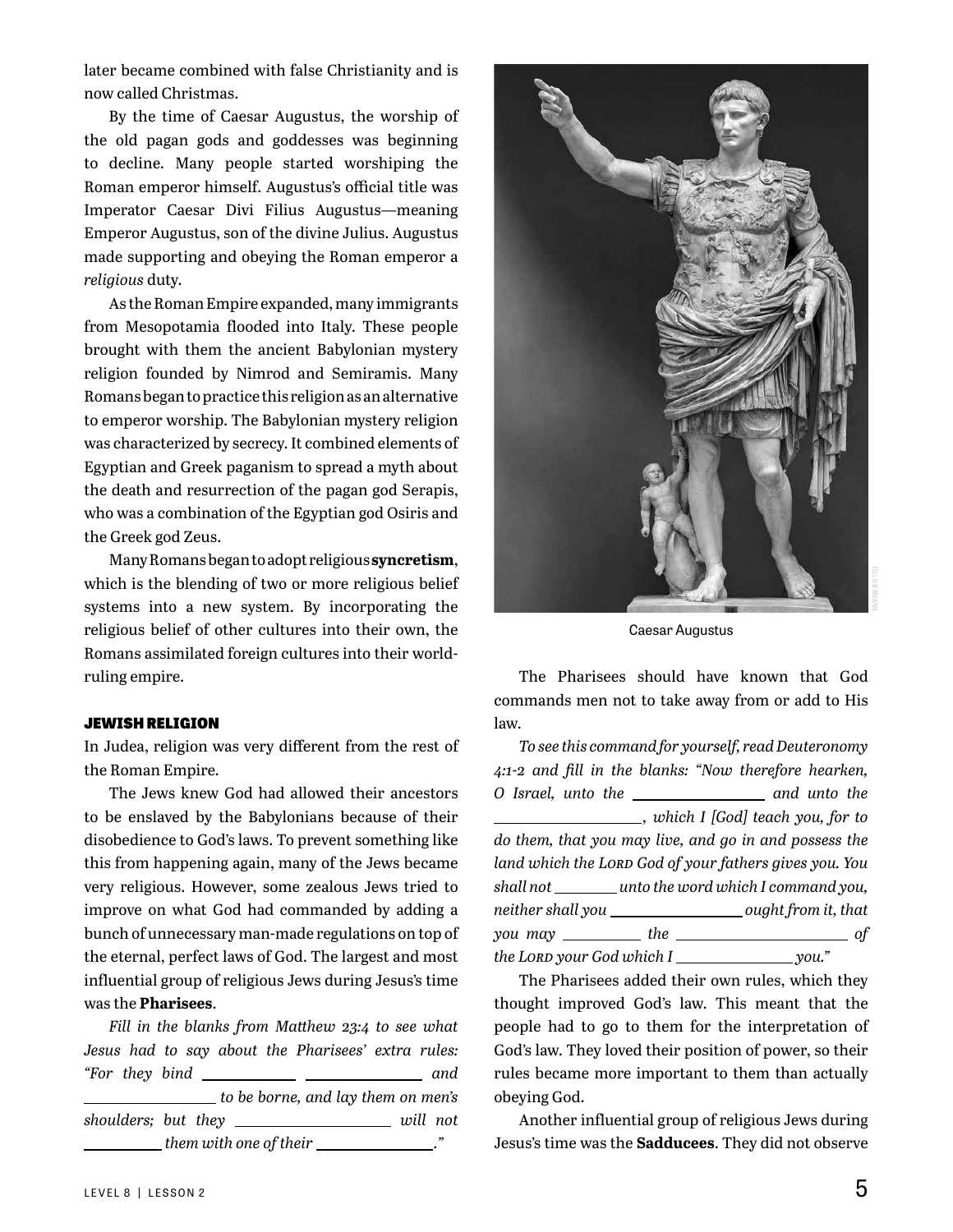

the extra rules of the Pharisees; they accepted only the written Scriptures of the Old Testament as valid. Like the Pharisees, however, the Sadducees kept only the **letter of the law**, while ignoring the spirit of the law. They sought to do the minimum the Scriptures required without considering what God meant when He inspired the scripture.

Jesus was the Word of God, the Being who gave the law of God to Moses on Mt. Sinai. The true religion He gave to the people of Israel through Moses had been corrupted by the time the Word came to Earth as a human being. This is why Jesus had to put so much emphasis on teaching God's law and proclaiming the Kingdom of God!

#### MEMORY TEST

Circle the letter next to the correct answer.

- 1. Who was the Roman emperor when Jesus Christ was born?
	- a. Pompey
	- b. Augustus
	- c. Julius Caesar
	- d. None of the above
- 2. The people of the Roman Empire worshiped
	- a. pagan deities like Jupiter and Neptune.
	- b. the deities of the Babylonian mystery religion.
	- c. the Roman emperor.
	- d. All of the above
- 3. Which group of religious Jews added extra rules to God's law?
	- a. The Pharisees
	- b. The Sadducees
	- c. The disciples of Jesus
	- d. All of the above

#### WORD MADE FLESH

Before the universe began, all that existed were two magnificent, powerful God Beings. One of these God Beings—the Word—gave up the power He had as a God to become human and to be tortured and killed for the sins of all mankind.

The Jewish people of Jesus's day were expecting the Messiah to free them from the Romans; they were not expecting Him to suffer and die. To understand why Jesus was beaten and crucified, you have to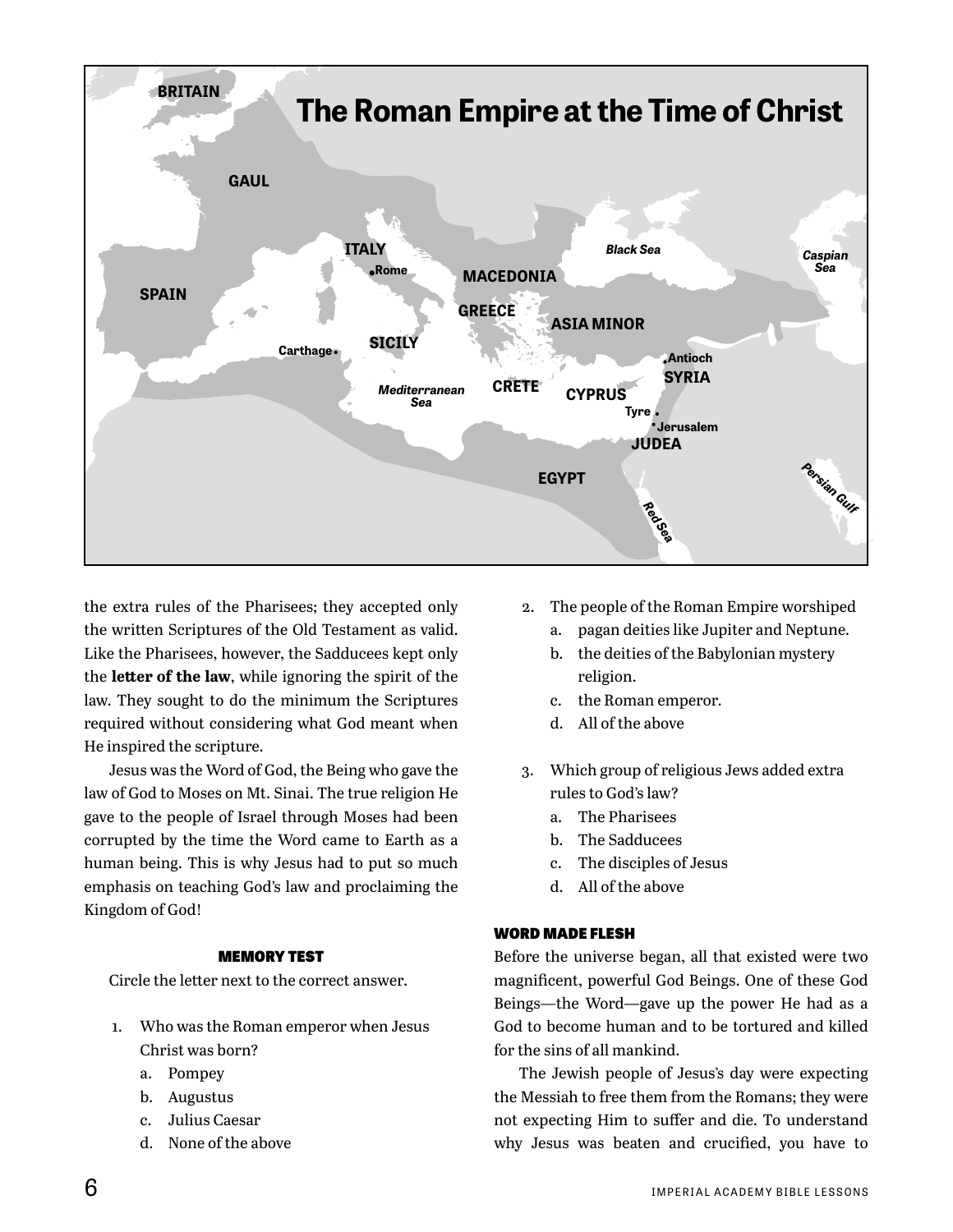understand God's plan for mankind.

Long before Adam and Eve were created, God and the Word devised an awesome plan to create more God Beings. If Adam and Eve had chosen God's way of life, they could have become spirit beings in the God Family after they developed the holy righteous character of God. Yet Adam and Eve chose to reject God's way of life. Every human being since Adam and Eve—except for Jesus Christ—has made the same decision!

*Turn to Romans 3:23 and fill in the blanks below to see this for yourself: "For \_\_\_\_\_\_\_ have \_\_\_\_\_\_\_\_\_\_, and come short of the glory of God."*

Only those with God's holy, righteous character can be relied upon to always follow God's law, which is summarized in the Ten Commandments. Since God's way of life is the only way that causes happiness, anyone who rebels against it brings misery on himself and those around him.

*Turn to Deuteronomy 30:19 to see how Moses summarized the choice every human must make: "I call heaven and earth to record this day against you, that I have set before you* \_\_\_\_\_\_\_\_\_\_\_\_ and \_\_\_\_\_\_\_\_\_\_\_\_,  *and : therefore choose , that both you and your seed may live."*

To prevent humans who rejected Him from living forever in misery, God has decreed that the penalty for sin is death. Anyone who refuses to live God's way of life can be mercifully erased from existence.

*To understand what sin is, fill in the blanks using 1 John 3:4: "Whosoever commits transgresses also the*  $\frac{1}{\sqrt{2\pi}}$  *is the of the ."*

*Now turn to Romans 6:23 and fill in the blanks to see the penalty of sin: "For the \_\_\_\_\_\_\_\_\_\_\_\_ of sin is* \_\_\_\_\_\_\_\_\_; but the \_\_\_\_\_\_\_\_\_\_\_ of God is  *through Jesus Christ our* 

#### *Lord."*

After Adam and Eve sinned, God told them that a Messiah would come to bruise the head of the serpent (Genesis 3:15). Jesus Christ is that prophesied Messiah. He bruised the head of the serpent by making it possible for human beings to eat from the tree of life if they repented and strove to live God's way of life.

As a human being, Jesus never sinned even once. Jesus was tempted to sin just as you are, but He overcame by extreme closeness to God the Father. This meant that He did not have to die to pay the penalty for His own sins. But He voluntarily chose to die for the sins of everyone else, including you. Since Jesus was Creator of all mankind, His life was so valuable it could pay the penalty of sin for every human ever born.

*Turn to 1 Peter 2:21-24 to see the example Christ set on how to overcome sin: "For even hereunto were you called: because Christ also for us, leaving us an \_\_\_\_\_\_\_\_\_\_\_\_\_, that you should his steps: Who did no , neither was guile found in his mouth: Who, when he was reviled, reviled not again; when he suffered, he threatened not; but committed himself to him that judges righteously: Who his own self* \_\_\_\_\_\_\_\_\_\_ *our* \_\_\_\_\_\_\_\_\_ *in his own body on the tree, that we, being* \_\_\_\_\_\_\_\_\_ to *, should live unto righteousness: by whose stripes you were healed."*

The fact that Jesus died for your sins does not mean you can keep sinning. The fact that the Word of God became human, lived a perfect life and died for the sins of all mankind means that you now have the opportunity to repent, be forgiven, overcome and keep growing in the very character of God so you can eventually be born into the God Family.

The primary reason Jesus Christ came to Earth as a human was to pay the penalty of sin for all human beings who choose to repent and follow God. This special mission had to be accomplished before the New Testament Church could be established to prepare rulers capable of supporting Jesus Christ when He returns to Earth as the conquering King that the Jews of the first century expected!

#### GENEALOGY OF CHRIST

The Bible refers to Jesus as the "Son of God" and the "Son of man." He is the Son of God because God the Father begat Him using the Holy Spirit (Matthew 1:20). He is the "Son of man" because His mother was a woman (Matthew 9:6).

*Turn to Matthew 1:1 and fill in the blanks to see another title of Jesus: "The book of the generation of Jesus Christ, the* \_\_\_\_\_\_\_\_ of \_\_\_\_\_\_\_\_\_\_, the son of *Abraham."*

Just as Jesus Christ is the literal Son of God, He is also a literal descendant of King David through his human mother Mary. Matthew 1:1-16 records that Jesus's stepfather, Joseph, was a descendant of King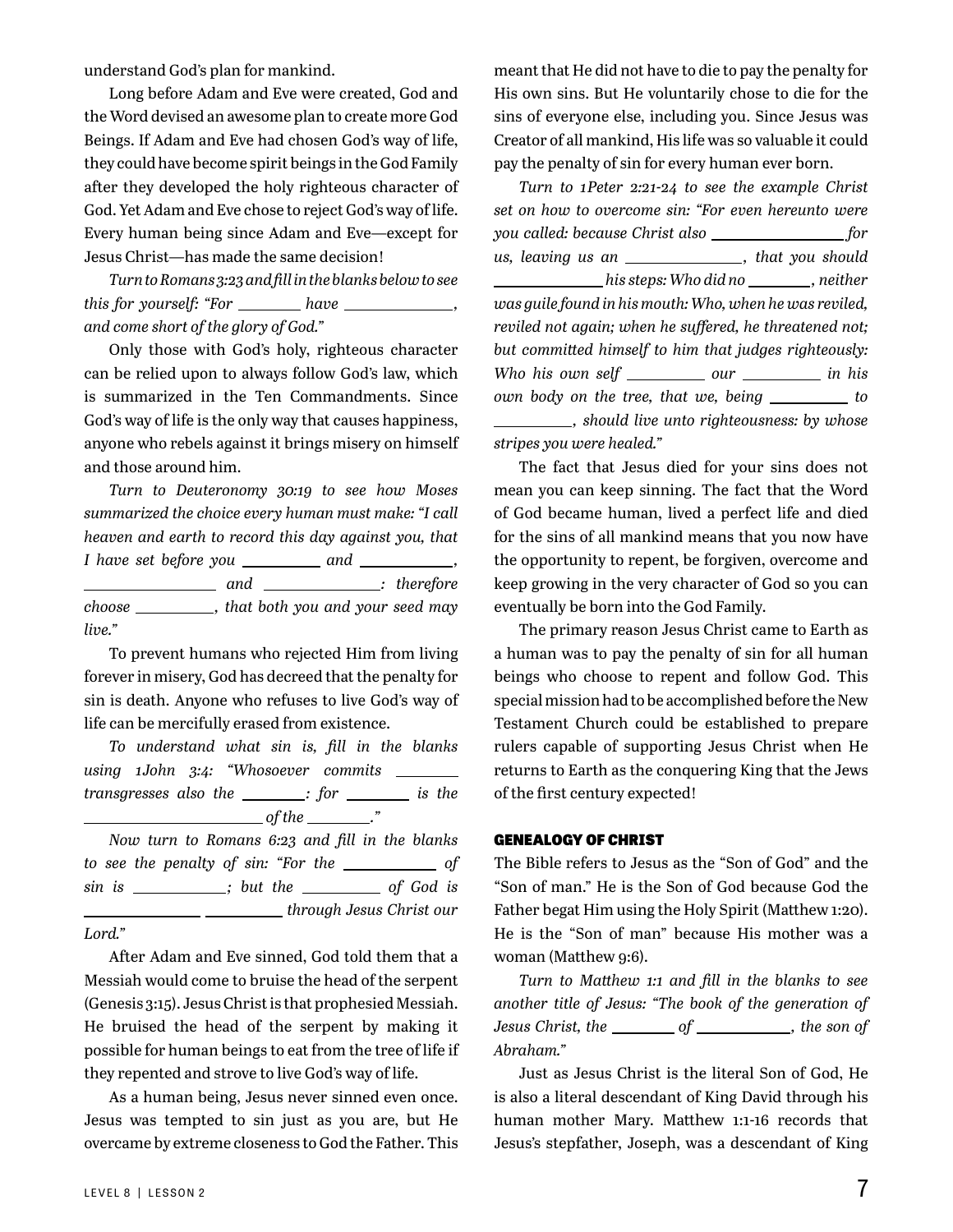David's son Solomon, and Luke 3:23-38 records that Jesus's mother, Mary, was a descendant of King David's son Nathan. So Jesus was both legally and naturally a son of the royal house of David!

#### DIVINE ANNOUNCEMENT

The Word of God told the Prophet Isaiah that the Messiah would be born to a virgin (Isaiah 7:14). God the Father chose a woman named Mary to be Jesus's mother. She was a virgin and a descendant of King David. She was a woman of great character who took the responsibilities of being a righteous mother seriously.

*Read and summarize Luke 1:26-35 to describe how God told Mary that she was going to be Jesus's mother:* 

Notice that the archangel Gabriel told Mary that the "Holy [Spirit] shall come upon you, and the power of the Highest shall overshadow you." Verse 35 shows that the Holy Spirit is not a person, but is the power of the Most High God (just as electricity is the power of a light bulb). God the Father used the power of the Holy Spirit to transform the Word into a human baby growing in the womb of Mary.

Mary had a very humble and obedient attitude toward God. When she heard Gabriel's announcement, she simply submitted by saying, "Behold the handmaid of the Lord; be it unto me according to thy word" (verse 38).

It took great faith for Mary to respond in this manner. She was engaged to marry a man named Joseph, and she was still a virgin. Since God had never before impregnated a woman, she knew almost nobody would believe her child was the Son of God. They would think she was a promiscuous woman who had committed adultery behind the back of her fiancé.

Yet Mary did not complain or plead with God to delay her pregnancy. She understood that it was a great blessing and honor to be chosen out of all the women in the world to give birth to the Savior of all mankind.

It is not always obvious to human beings why God chooses to do things the way He does them, but you must faithfully submit to what God does in the same way that Mary did.

#### LEGAL FATHER

God the Father knew that Jesus would need good parents to teach Him about the God Family way of life. He would need a godly mother and a godly stepfather to raise him in a loving home with the right government structure. God took great care in choosing Mary to be Jesus's mother and in choosing Joseph to be Jesus's legal human stepfather.

When Joseph discovered that his fiancé was pregnant, he wanted to end the engagement. He thought Mary had been unfaithful to him. Yet Joseph was a kind and righteous man, so he sought to end the engagement privately. He did not want to shame Mary by making a public spectacle of her.

God knew Joseph's strong character, so He sent an angel to tell him what to do.

*To see what the angel told Joseph, read and summarize Matthew 1:18-25:* 

After Joseph received this message from God, he was sorry for doubting Mary, and he married her soon afterward!

#### MEMORY TEST

If the statement is true, write "T" in the blank. If the statement is false, write "F" in the blank.

1. God's awesome plan is to transform human beings into spirit beings in the God Family.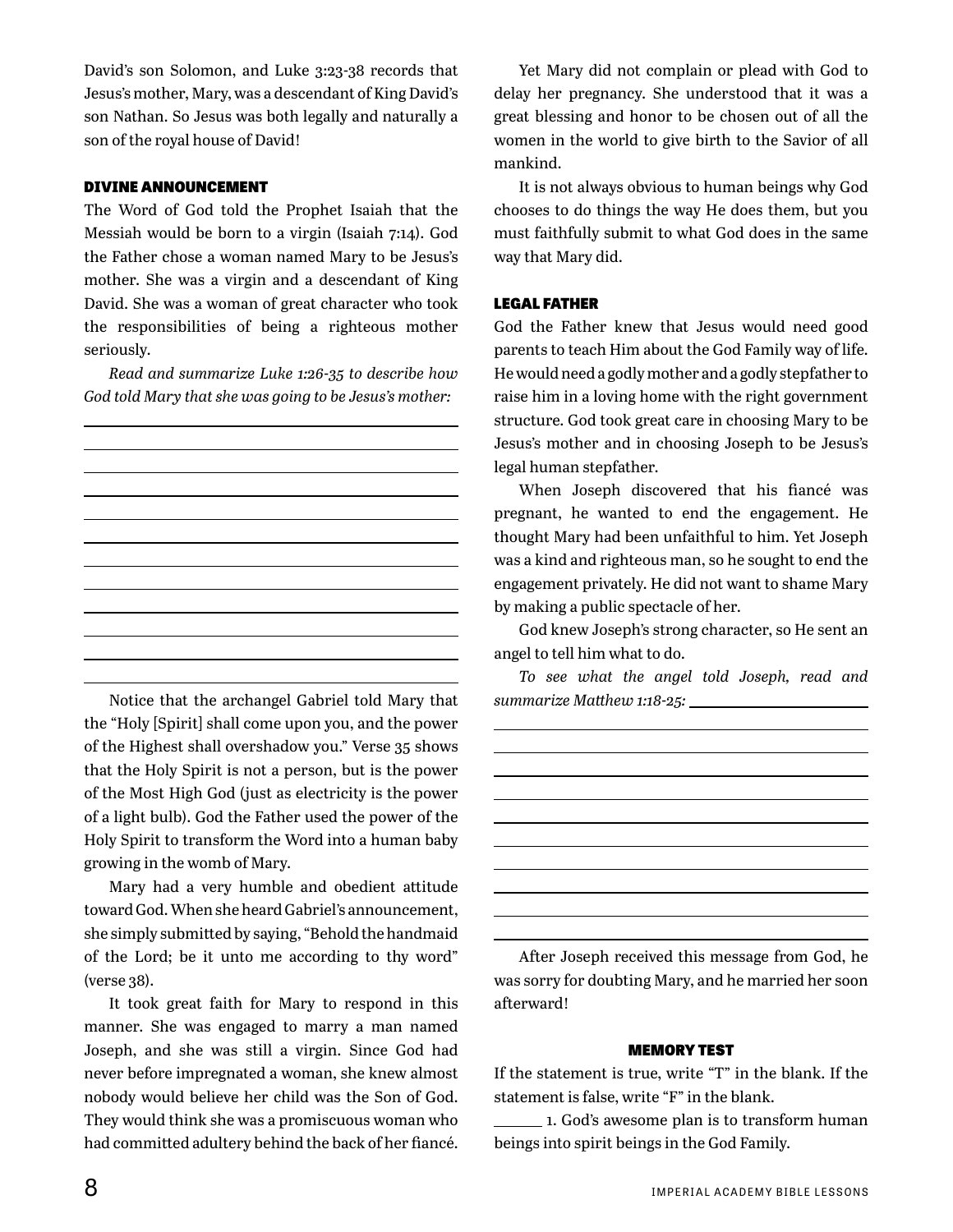

zoellner/iabl

Since child rearing is extremely important, God carefully chose Joseph and Mary.

 2. Because God is merciful, He will bring people into His Family whether or not they develop righteous character.

3. Sin is the transgression of God's law.

4. The penalty for sin is eternal life in hell.

5. Jesus Christ paid the death penalty for all humanity, so we do not have to develop righteous character ourselves.

 6. Jesus Christ was tempted to sin like all humans, but He overcame by extreme closeness to God the Father.

 7. According to His human genealogy, Jesus is a literal descendant of King David.

#### WHEN WAS CHRIST BORN?

The Bible does not reveal the exact month or day of Jesus Christ's birth. This is because God does not want you to celebrate Jesus's birthday. Instead God commands you to memorialize the date of Christ's death on Passover.

The Bible does reveal enough detail about Jesus's life, however, to know the year and the season of His birth. Many people think Jesus was born on December 25 in the year A.D. 1. This is not true. The abbreviation a.d. stands for *Anno Domini*, meaning *year of our*  Lord. But people did not use the A.D./B.C. system until almost 500 years after Christ died. The inventor of this system, a Catholic monk, was mistaken about when Jesus was born.

The Bible says that Jesus was born "in the days of Herod the king" (Matthew 2:1). In *Antiquities of the Jews*, Josephus recorded that King Herod died shortly before Passover in 3 b.c., the year after the lunar eclipse of March 13, 4 b.c.

This means Jesus could not have been born after the Passover of 3 b.c.

The easiest way to determine the year of Jesus's birth is to count backward from the year of His death. The Bible says that Christ was crucified on Passover afternoon; He was dead for three days and three nights; and He was resurrected before Mary and Martha came to visit His tomb Sunday morning (Luke 23:52-56; Matthew 28:1-8).

The only year all three of these events could have happened was A.D. 31. The Passover fell on Wednesday that year, so Christ was resurrected just before sunset on Sabbath (about 12 hours before Mary and Martha arrived).

The Bible also says that Jesus began His ministry when he was about 30 years old (Luke 3:23) and that His ministry lasted 3½ years (Daniel 9:27). Counting backward  $33\frac{1}{2}$  years from the spring of A.D. 31 brings you to the autumn of 4 b.c. (shortly before King Herod the Great died). This is the year Jesus Christ was really born!

*Read about Jesus's birth in Luke 2:4-18 and fill in the blanks from verse 8: "And there were in the same country <u>abiding</u> in the \_\_\_\_\_\_\_\_\_,*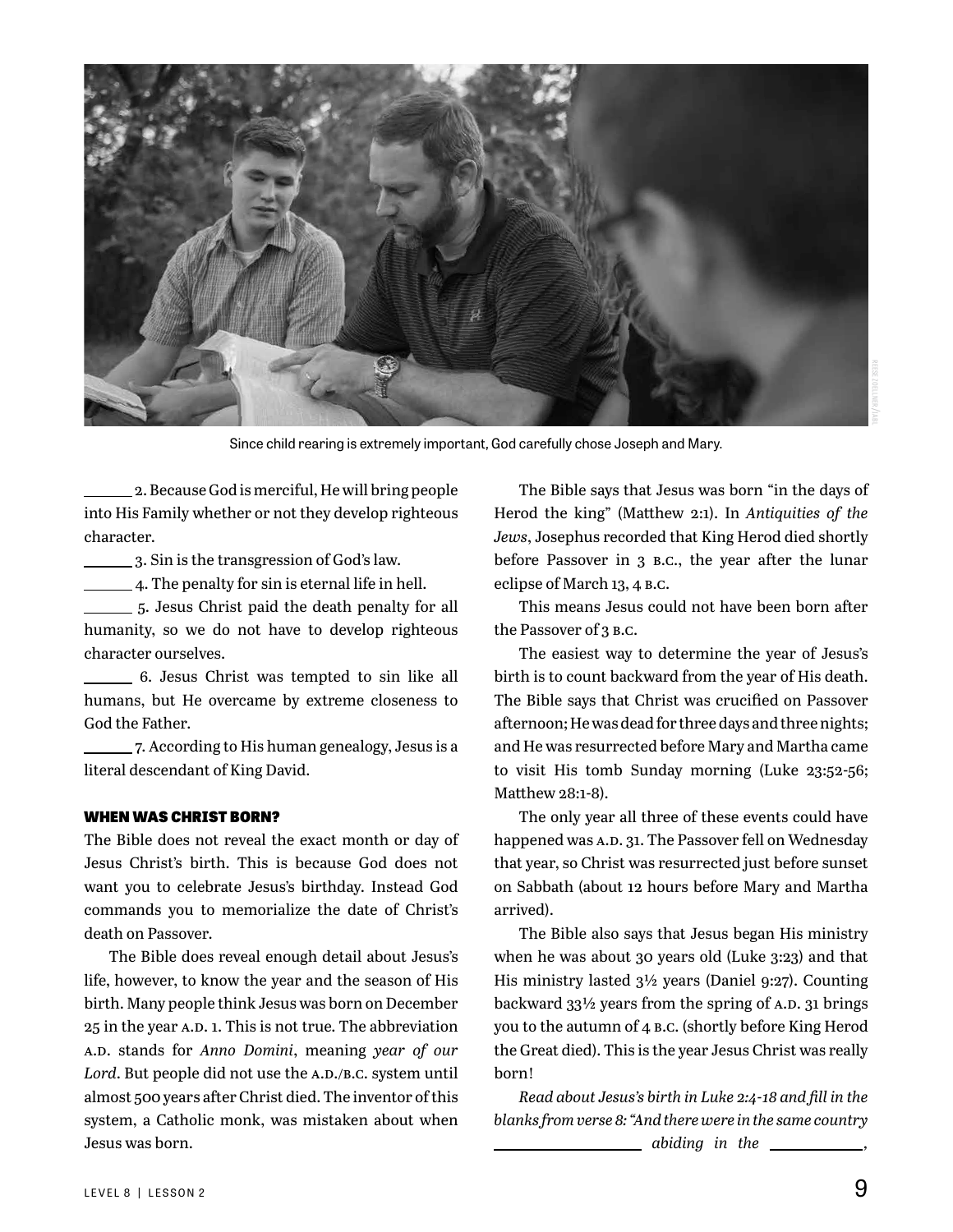*keeping watch over their* \_\_\_\_\_\_\_\_\_\_\_ by

Since winter in Judea is the rainy season, shepherds traditionally kept their sheep in barns from November to March. This is yet another proof that Jesus was born in the autumn of 4 b.c.—likely before or during the fall holy days.

#### WHERE WAS CHRIST BORN?

*."*

One of the key Old Testament prophecies about the Messiah concerned His birthplace. God told the Prophet Micah that the Messiah would be born in the city of Bethlehem.

*Fill in the blanks for this prophecy from Micah 5:2: "But thou, Ephratah, though you be little among the thousands of \_\_\_\_\_\_\_\_\_*, yet out *of* \_\_\_\_\_\_\_\_ shall \_\_\_\_\_\_ come forth unto me that is to be  *in ; whose goings forth have been from of old, from everlasting."*

To fulfill this prophecy, God shaped events so that Joseph and Mary were in Bethlehem when Jesus was born.

*Read Luke 2:1-19 to learn the circumstances surrounding Jesus's birth and fill in the blanks using verses 1-7: "And it came to pass in those days, that there went out a from that all the world should be . (And this was first was first made when Cyrenius was governor of Syria.) And all went to be* \_\_\_\_\_\_\_\_\_\_\_, every one into his own city. *And* \_\_\_\_\_\_\_\_\_\_\_\_\_\_ also went up from Galilee, out of *the city of Nazareth, into , unto the city of* \_\_\_\_\_\_\_\_\_\_\_, which is called \_\_\_\_\_\_\_\_\_\_\_\_\_\_\_\_\_; *(because he was of the house and lineage of David:) To be* \_\_\_\_\_\_\_\_\_\_\_ with \_\_\_\_\_\_\_\_\_ his espoused wife, *being great with* \_\_\_\_\_\_\_\_\_\_\_\_\_. And so it was, that, *while they were there, the days were accomplished that she should be delivered. And she brought forth her , and wrapped him in swaddling clothes, and laid him in a manger; because there was no room for them in the inn."*

Joseph was a descendant of King David, so he had to travel to the city where his family was originally from to be counted and taxed by the Roman Empire. Since Jesus Christ was born in the early autumn, it is likely that many of the Jews were traveling to Jerusalem at this time to keep the Feast of Tabernacles. Bethlehem is only a few miles south of Jerusalem, so this would explain why all the inns were full. Events worked out perfectly so that the Messiah was born in the city of David (verse 4), just as God prophesied hundreds of years before!

#### EARLY LIFE

Some time after Jesus was born, Joseph moved his family into a house in Bethlehem. While Joseph and his family lived in this house, a group of "wise men from the east" came to visit Jesus.

*Read Mathew 2:1-12 to fill in the blanks below and learn about this intriguing visit: "Now when Jesus was born in of Judea in the days of the king, behold, there came <u><i><u></u>*</u>  *from the east to , Saying, Where is he that is born* \_\_\_\_\_\_\_\_\_\_\_ of the *Propersiffs 2.1 In the seen his \_\_\_\_\_\_\_\_* in the *main, and are come to <u>example</u> him. When Herod the king had heard these things, he was , and all with him. And when he had gathered all the chief*  **and** <u>and</u> of the people *together, he of them where should be born. And they said unto him, In of Judea …. Then Herod, when he had privily called the wise men, enquired of them diligently what time the star appeared. And he sent them to , and said, Go and search diligently for the* \_\_\_\_\_\_\_\_\_\_\_\_\_\_\_\_\_\_\_\_\_\_\_\_\_; *and when you have found him, bring me word again, that I may come and worship him also. When they had heard the king, they departed; and, lo, the* \_\_\_\_\_\_\_\_\_\_, *which they saw in the \_\_\_\_\_\_\_*, went before them, *till it came and stood over where the*  **was.** When they saw the *, and was.* When they saw the  $\frac{1}{2}$ , *they rejoiced with exceeding great joy. And when they were come into the house, they saw the with his , and fell down, and* \_\_\_\_\_\_\_\_\_\_\_\_\_\_\_\_\_\_\_\_him: and when *they had opened their treasures, they presented unto him gifts; , and and . And being warned of God in a dream that they should not return to Herod, they departed into their own country another way."*

Notice that these wise men did not come visit Jesus in the manger where He was born. They came to visit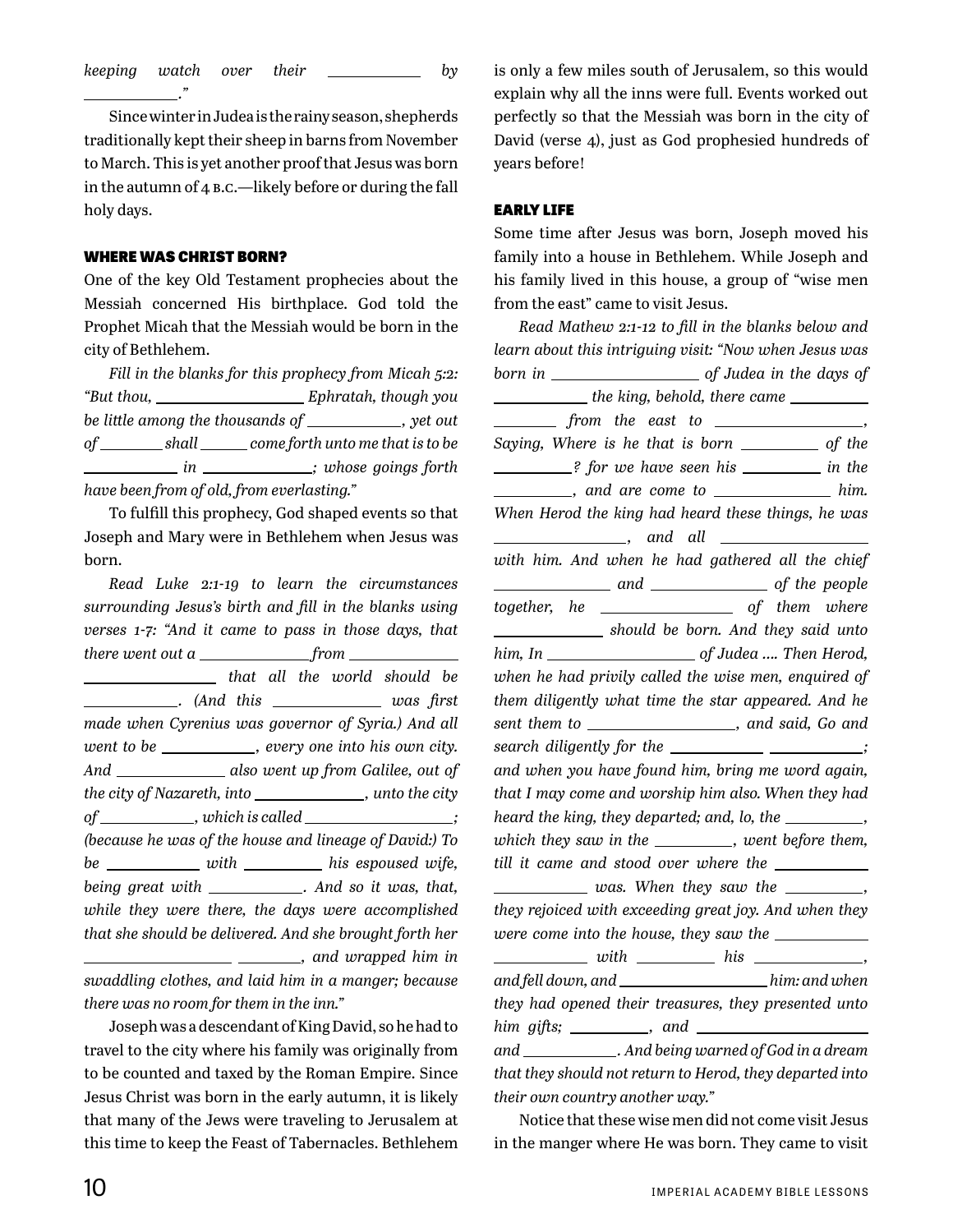Him sometime later, after Joseph had already moved his family into a house in Bethlehem.

These wise men were likely descendants of the lost 10 tribes of Israel, who were living in the Far East. The Bible does not say how many wise men there were. They knew enough about the prophecies of the Old Testament to know it was time for the Messiah to be born. So they traveled to Judea to ask King Herod where the newly born Messiah was living. The scribes of King Herod told the wise men that the Messiah was to be born in Bethlehem. But Herod was worried that the Messiah would replace him as King of the Jews. So he told the wise men to report back to him when they found the baby. Herod planned to kill Jesus before He could grow up. But God warned the wise men in a dream to leave Judah without meeting Herod again.

God warned Joseph in a dream that King Herod desired to kill Jesus and told him to take his family and flee to Egypt (verses 13-15). Joseph obeyed God and left Judah with his family. King Herod became enraged when he heard that the wise men had left the country, and he ordered the killing of all children younger than 2 years old in the area around Bethlehem in an attempt to kill Jesus. Soon after this horrible slaughter of the children of Bethlehem, King Herod died.

After Herod's death, an angel told Joseph it was safe to return to the land of Israel. Joseph did not want to go back to the Bethlehem area, because King Herod's son was now the ruler. Instead, he took his family to the city of Nazareth in Galilee, about five days' walk north of Jerusalem. Jesus Christ spent His childhood in Galilee, working with His stepfather, Joseph, and learning the skill of carpentry.

*The only information the Bible gives us about Jesus's childhood is in Luke 2:40-52. Fill in the blanks below from verse 40: "And the child grew, and strong in , filled with : and the of God was upon him."*

*Now fill in the blanks of verse 52: "And Jesus increased in and , and in* \_\_\_\_\_\_\_\_\_\_*with* \_\_\_\_\_\_\_*and* \_\_\_\_\_\_\_."

Even though Jesus was only a child at this time, God was working with Him and developing character in Him so that He would be ready when the time came for Him to begin His ministry. You will learn about the beginning of Christ's ministry in the next Bible lesson.

#### MEMORY TEST

Circle the letter next to the correct answer.

- 1. Jesus Christ was born
	- a. on Christmas of A.D. 1.
	- b. on Passover of A.D. 3.
	- c. in the autumn of  $A.D. 4.$
	- d. None of the above
- 2. We know Jesus Christ was not born on December 25, because
	- a. God doesn't want us to know the exact day of Jesus's birth.
	- b. shepherds were in the field the night Jesus was born.
	- c. counting backward 33½ years from Passover places His birth in the autumn.
	- d. All of the above
	- e. None of the above
- 3. The wise men visited Jesus
	- a. on the day He was born.
	- b. after Joseph moved his family into a house in Bethlehem.
	- c. after Joseph moved his family to Egypt.
	- d. All of the above
	- e. None of the above